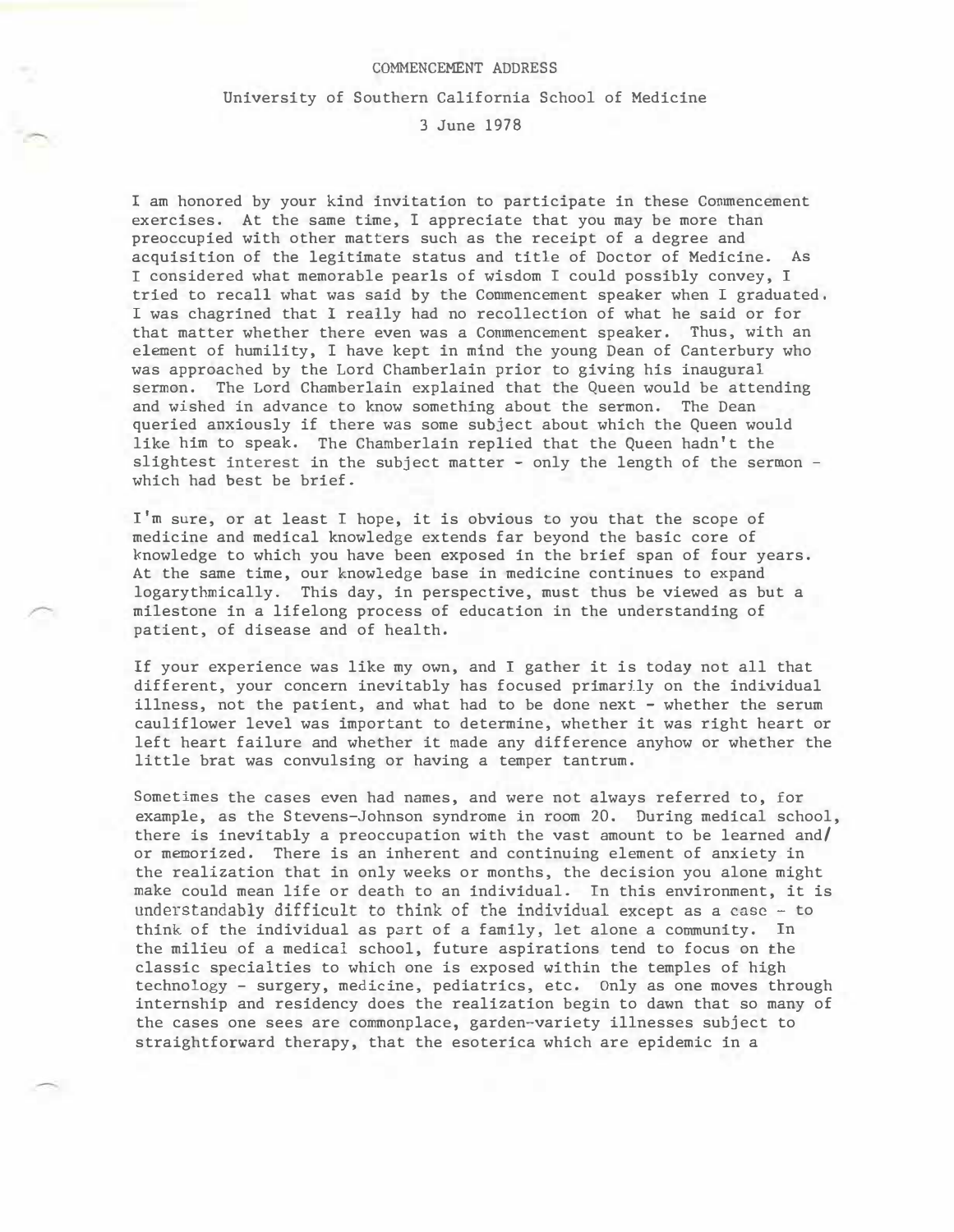teaching hospital are rare to all but nonexistent and that so many previously challenging emergencies can be dealt with almost by rote. However, until you reach this point, I would strongly urge that you keep your options open as to your future career. My own entree into epidemiology and public health was quite accidental and such could be said of many of my colleagues.

To me, in medical school, public health as I saw it had something to do with latrines, the chlorination of water and bureaucracies. None of that nonsense for me, of that I was certain. I would be an internist - a cardiologist, to be more precise, undoubtedly bearing the distinction of an off-beat sort of stethoscope which would protrude subtly but ostentatiously from a white coat.

At the time I graduated however, we had something called the "draft". The choice, as we saw it, was to decide whether one wanted to do routine Induction physicals in the Army, Navy or Air Force. The Public Health Service and the Communicable Disease Center were little known. One February day, a recruiting officer from the Center came to the hospital where I interned and inquired about possible interest in signing on to satisfy military duty. Frankly, I had little interest in communicable diseases. The rashes never looked at all like they were described and the incubation periods were impossible for me to keep straight. Besides, most such cases occurred in squalling kids who could give no history and possessed impossibly small veins in extremities which were in perpetual motion. Draft duty at CDC looked better but only marginally better than a military induction station.

Our two-year tour of duty began with a six-week course in epidemiology and the note that at the end of that six weeks, we would be certified as expert epidemiologists qualified to <sup>d</sup>�al with any epidemic. Wherever assigned, we were on 24 hour call, on standby to proceed at a moment's notice to the scene of an epidemic of anything anywhere - to investigate it, to advise as to what should be done and to assist in controlling it. Interest in the course was, I suppose, analogous to a medical corpsman undergoing a six-week course in surgery with the expectation that he would be able to deal with anything from an inflamed appendix to a ruptured gall bladder.

The real world proved no disappointment. I well recall the day I was ordered to fly immediately to Argentina to deal with an outbreak of more than 200 reported cases of botulism of which 12 or 14 had already died and others were dying. I was told that an expensive restaurant was the suspect source and a riot had occurred when a mob ehdeavored to burn the restaurant. 1 had little more than a vague recollection of the signs and symptoms of the disease and recalled little of the bacteriology of the Clostridia. Per standard practise, I immediately raided every reprint file in the Section, read and reread reprints all the way to Buenos Aires and mastered a fifty work Spanish vocabulary in the process. (T�is is what I mean by the need for continuing education.) At the airport, the expert from out of town was met by a horde of newsmen and photographers and rapidly transported to the scene. But, in the end, all worked out. With a fifty word Spanish vocabulary and bad college German, we sorted out the source (pimientos), ascertained that the risk was at an end (Epidemiologists classicly arrive at this point). We started anaerobic cultures and by mouse testing proved the epidemic to be due to a type B strain.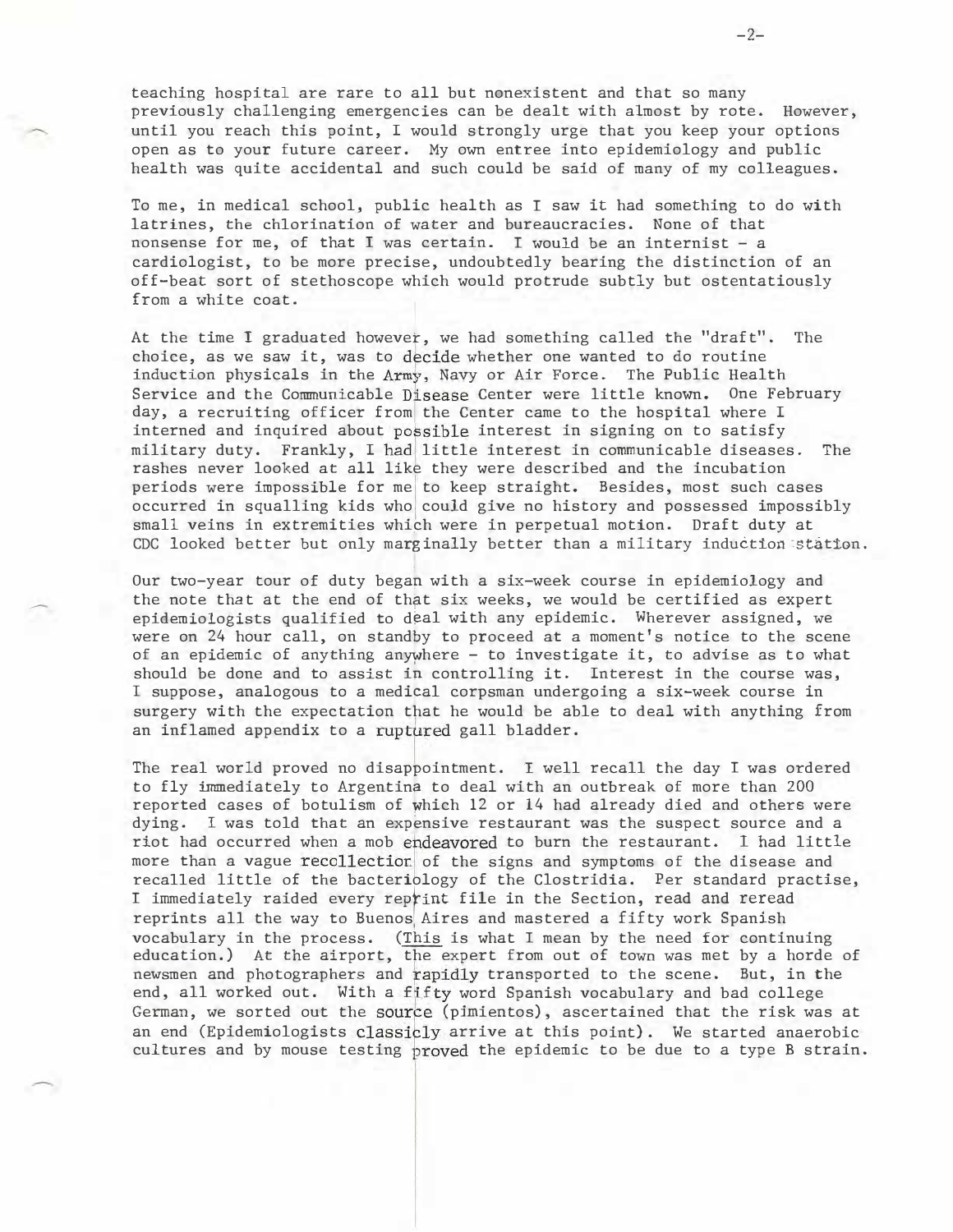Epidemiology took me from rural Alabama to urban slums in Chicago, from thatched huts and the blue Pacific of Polynesia to the most densely crowded slums of a famine-stricken Dacca. It was constant adventure but, in the process, I learned the obvious - that illnesses did not occur and could not adequately be dealt with one by one as names on an appointment calendar in an antiseptic office. I'm sorry to say that my temporary return to medicine as a medical resident was a dull disaster - a steady flow of patients each recounting a litany of problems - difficulty breathing and a bit of ankle swelling,a chronic bursitis in the elbow, a touch of constipation. The patients again quickly became faceless, nameless, detached illnesses. It was like turning in a three dimensional color television for a portable black and white. So back to epidemiology - and eventually to smallpox eradication. For me, it is impossible to convey in words the satisfaction of having been part of a team that decreased smallpox morbidity and mortality from ten million cases and two million deaths to 'O' in ten years time.

I would not for a moment propose that each of you take up epidemiology or public health but I would suggest that the shape and direction of the practise of medicine is changing and you can and must play a role in the medicine of tomorrow, in the practise of medicine in the community. You may choose to regard the future as a threat or a challenge. The practise of medicine, since its earliest days, has been and still largely continues to be most closely akin to that of the art of the medieval craftsman. Most physicians continue to perceive themselves, wittingly or unwittingly, as artisans to which is presented an ailing gall bladder, a failing pump or a broken arm - each to be considered, individually repaired and paid for akin to skilled mechanics fixing broken axles rather than filling a pot hole in the road.

Alien to most in the practise of medicine is the perception that the community might more properly be the patient than the individual. That the physician's responsibility might be the health of the community rather than the sickness of individuals. This implies a change in medical practise. It implies involvement in the community, in community affairs, in the development of health programs for prevention and sickness care. It means the development of a practise in which the physician serves as the responsible authority for a team of persons responsible for assuring the health of a community. I'm sure that this today sounds utopian - and alien to what you have seen and what you have done in the hospital setting. However, never before has the existing practise of medicine been challenged as it is today. John Knowles summed it up well in the title of his book "Getting Better and Feeling Worse". 180 billion dollars, nine percent of our gross national product, is being spent on health care; more than \$1 billion alone on end stage renal care - not prevention, not treatment, simply maintenance. Less than two percent is spent on prevention. And the available technology is becoming more complex. And more physicians are becoming available to use the technology. In twelve years, there will be more than fifty percent more physicians in practise than there are today. And, all the time, a continuing hue and cry about escalating costs of medical care.